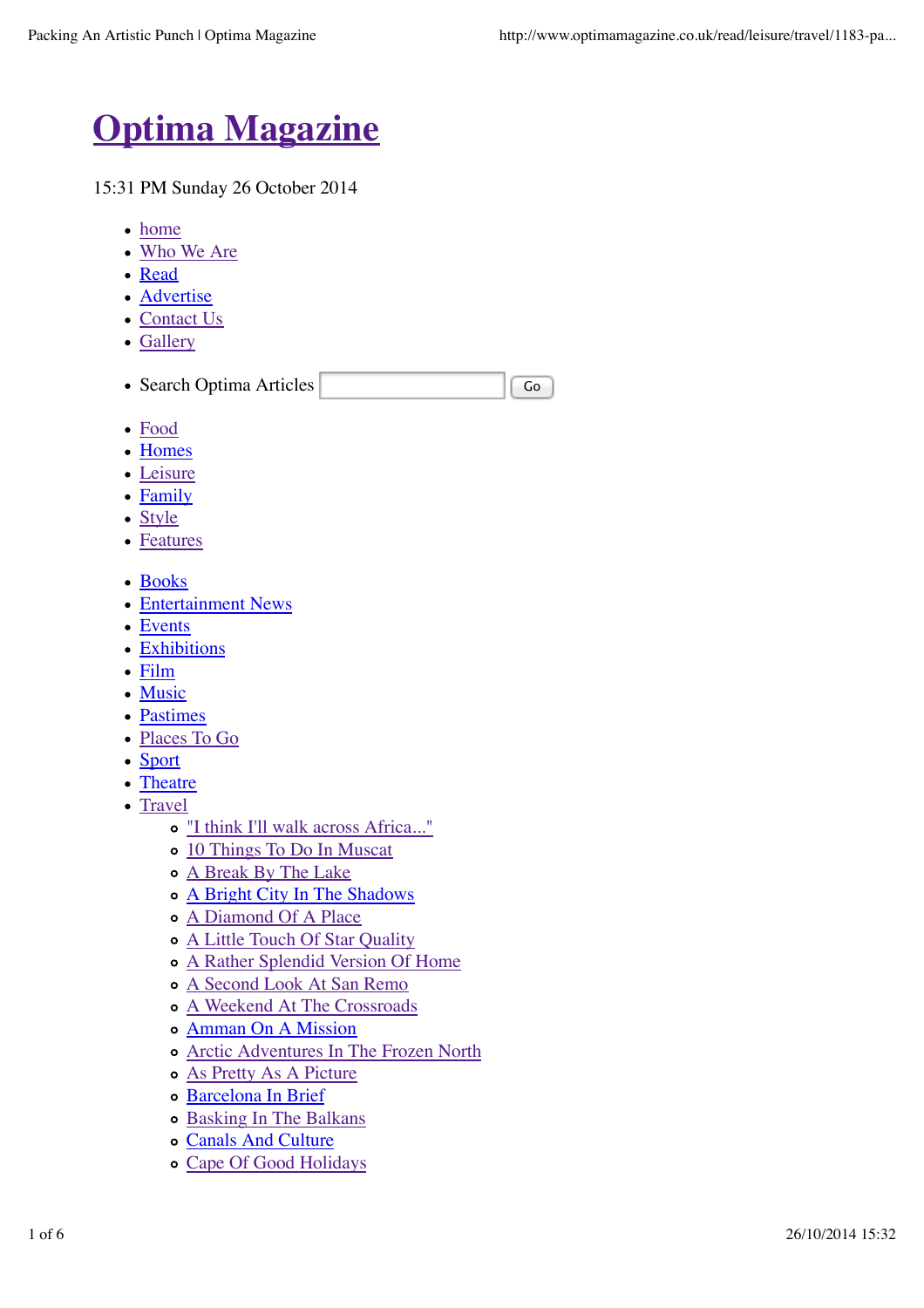- Chicago Without Vertigo
- City Of Contrasts
- Croatia Reborn
- o Dutch Treat
- Egyptian Odyssey
- Everyone's Favourite Place
- From The Serengeti To The Sea
- Going Local In The Bahamas
- Going Wild In The Jungle
- o In Search Of The Perfect Photo
- In The Footsteps Of The King Of Siam
- Infinity Beckons
- o Island Pride
- Jersey Girls
- Living Local In LA
- o MIrages In The Desert
- More Than The Alhambra
- Northern Light
- Packing An Artistic Punch
- Rhineland Rambles
- o Rich Pickings
- Rock On
- Romance On The Orient Express
- o Rome's Finest Walks
- Scots Guard
- o Singing Like Canaries
- Snail's Pace
- Talking Turkey
- o Teetering on The Edge
- The Baedeker Is Back…
- The Blues Capital of the World
- The Charm Of Charmouth
- The Eye Of The Storm
- The Island Of Beauty
- The Lure Of Lisbon
- The Murderous Heart Of England
- The Other East Coast
- The Queen Of The Caribees
- The Unseasoned Travellers Guide To Marrakech
- Trains and Boats and Planes…
- Turning Over An Old Leaf
- Up, Up And Away...
- War Marks and Winter Walks
- Worth The Detour
- TV
- What's On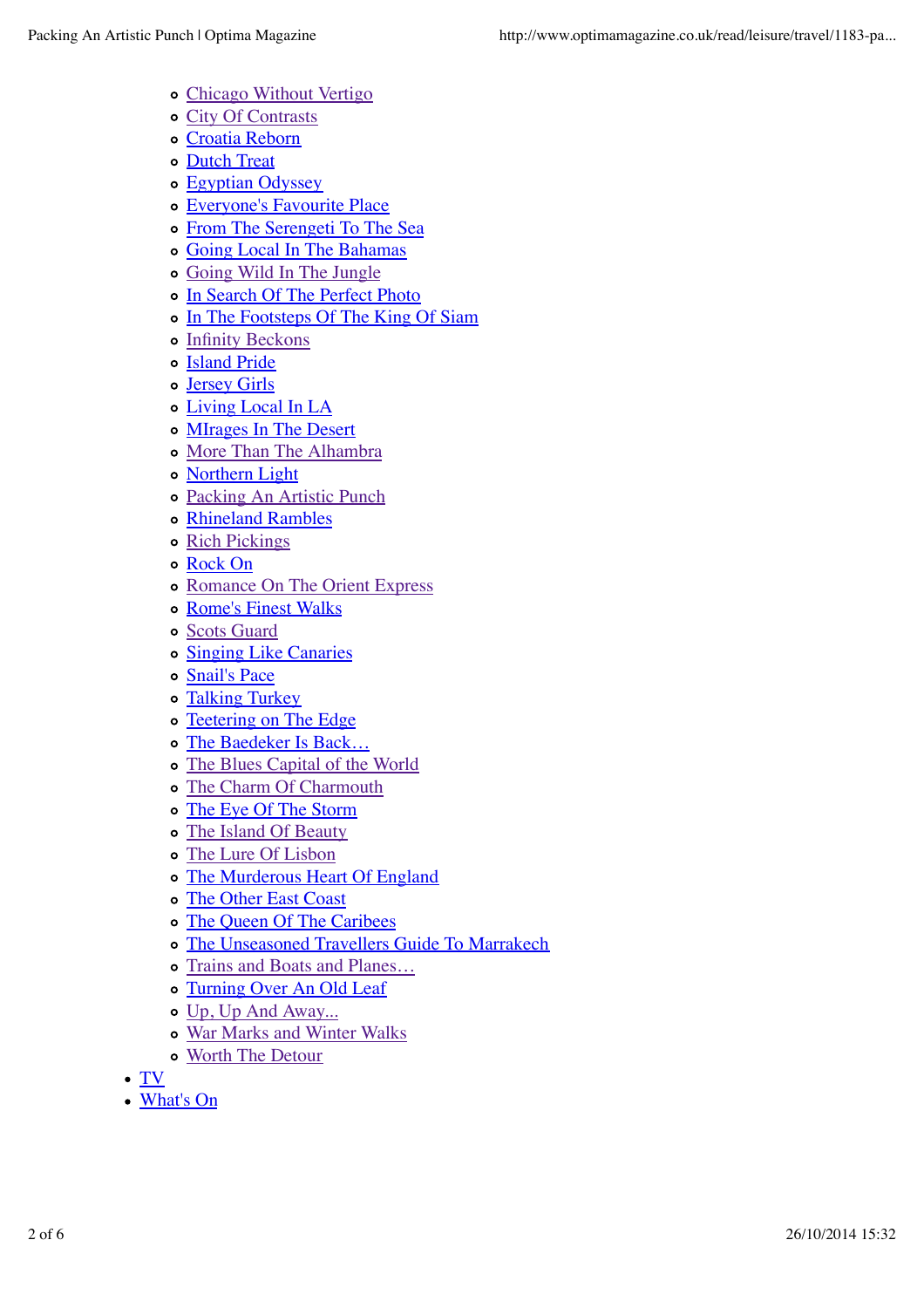

## **Packing An Artistic Punch**

19th September 2014

**This year marks the 30th anniversary of Sa Tafona, a small art gallery in Deia, Majorca, crammed with work from local artists. In the grounds of the luxury hotel in which it's located is a sculpture garden. As well as having over 800 pieces of modern art itself, the hotel has a resident sculptor and a resident painter and collaborates with a local ceramicist. The gallery's curator, herself an artist – and widow of a local painter who first came to Deia in the 1960s – organises art walks to local studios. Olivia Greenway visits Deia, and explores why art is so important in this tiny place and how the gallery came to be here…**

You don't happen to stumble upon Deia; you have to set out to get to it. It's a small hilltop village in Majorca on the rugged west coast, so named by the Moors who conquered the island in the 10th century. 'Ad-Daya' means 'village' in Arabic and throughout its several hundred years of existence, it has managed to remain relatively unspoiled by modern development, even today. Installing stepped irrigation channels early on in its history meant the steep hillsides could be cultivated and explains why they are today covered with ancient olive trees with the later addition of orange and lemon. Narrow winding streets that were built for pedestrians and donkeys are difficult for modern traffic to traverse, so any vehicles tend to be going about local business. There are no high rise buildings here; it's hemmed in by the Teix Mountain, part of the Tramuntana range and as the ground is hilly, 1960s and 1970s developers were drawn to the easier builds on the south or east coast, to Deia's advantage. There no sandy beaches either; it's a twenty-minute descent through orange groves to a couple of rocky coves, perfect for scuba diving but not for topping up the tan on a sunbed. You won't find karaoke bars or nightclubs; it's not that sort of place. People live here because they like the peace and quiet and the natural beauty of the place. They also like the 'arty' feel; it's attracted European artists for many years, with some from even further afield.

The most famous expat is probably Robert Graves, poet and writer; Goodbye to All That and I, Claudius are his most well known and successful works. Badly injured in the First World War, it could be that the warm climate in Deia aided his slow recovery, as well as being a handy escape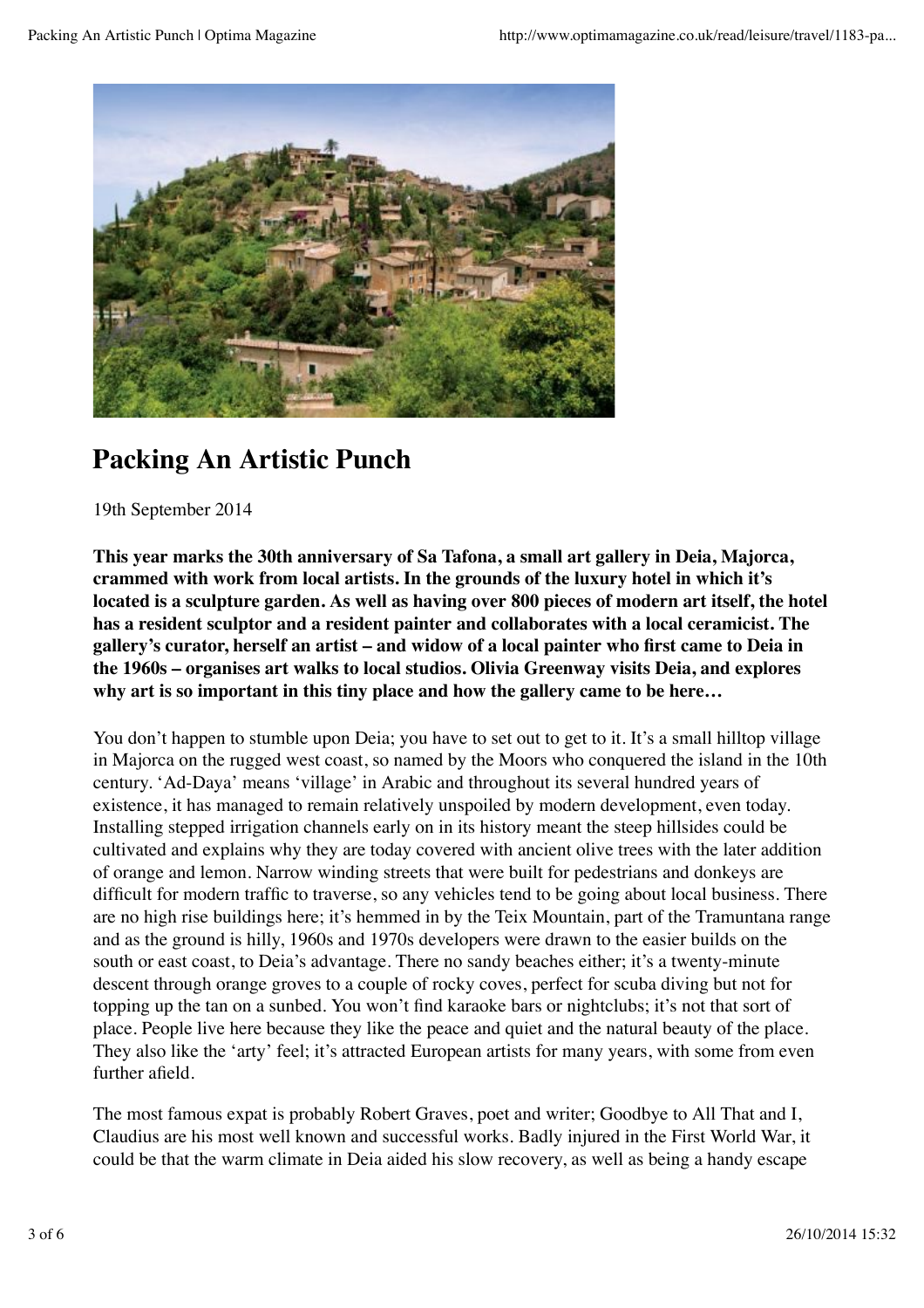with his mistress following the breakdown of his marriage. The couple arrived here in 1929 but left with the outbreak of the Spanish Civil War in 1936. He returned in 1946 with his new partner, Beryl, and lived there until his death in 1985. Deia became his 'refuge'. He lived a quiet life, walking down to a rocky cove and going for a daily swim and having the occasional visitor, who was sometimes high profile. Their house is now a museum and Graves was buried in the village, in a simple grave. Beryl, who died in 2003, is buried with him.

Before package air travel arrived, getting to the island by ferry was cheap and living in Deia was less expensive than France and other parts of Europe, so attractive to impoverished artists, who like Graves fell in love with the wonderful light and climate, the seclusion and the simple way of life. Such was the case with George Sheridan, an American artist who arrived in Deia in the 1960s and set up permanent residence in 1972. Things have changed now, though; a two bedroom flat in this magical place costs the same as one in London. The millionaires have moved in. Most prominent of these is probably Richard Branson, who in the 1990s bought what is now the hotel La Residencia – but sold it to Orient Express in 2002.

However, the local artists, including the aforementioned Sheridan, who died in Deia in 2008, put art first and fame (and fortune) second. Art was his life, and according to his widow, Cecilie, he encouraged young artists and those with genuine talent, nurturing their success and helping them to sell their work. The gallery he created is a genuine response to the talent in the village and not a casual bolt-on, as it is in so many hotels. Artists need to sell their work to survive, as Cecilie explains, so rely on tourists and patrons and by working together, the Deia artists have a better opportunity of doing that. As curator of the gallery, Cecilie tries to maintain a high quality of work but offer opportunities to all serious artists in the area, by which she means "artists dedicating time and talent to developing their art." The gallery holds exhibitions of specific artists every two weeks and collective shows twice a year, from high profile artists as well as relative unknowns. Cecilie organises popular weekly circular art tours. Within a quarter of a mile of the hotel are various studios where guests meet the artists as well as see their work. "Guests may know a lot about art or nothing," Cecilie explains, giving the impression that prior knowledge of art is not necessary or even expected to enjoy the tour.

Near the gallery is the studio of Juan Waelder, originally from Chile, but involved in art and living in in Mallorca since 1970, when he was the youngest member of a community art group on the island. As sculptor in residence (since 2010), he works in clay, iron and bronze. When I visited his studio with its open door policy – you just wander in – he was working on a clay figure. All around the room and on the walls are examples of work from this man who has worked in a variety of mediums over the years. A huge mural of Robert Graves is also in progress.

Waelder was instrumental in establishing the sculpture garden in the hotel grounds in 2012. Sculptures need space to be appreciated, so outdoors suits them best, rather than a small studio or exhibition space, and he has been able to provide a home in the garden for eighteen pieces of work from international and Mallorcan artists, including three by Patrick Guino, who lives nearby. Waelder offers workshops for guests and told me he is occasionally surprised with the innate talent of his pupils who have never worked in clay, or in fact, done any sort of art before.

Alan Hydes, a well-known Yorkshire artist, is another in residence with an open door studio. He specialises in vivid still life canvases, his former life as a London television director and producer presumably a distant memory. He first established himself as a portrait artist, with high profile sitters, gained a television series and wrote books on the subject. He interviewed Hockney among others, and was encouraged by him to use bright primary colours, inspired by the light in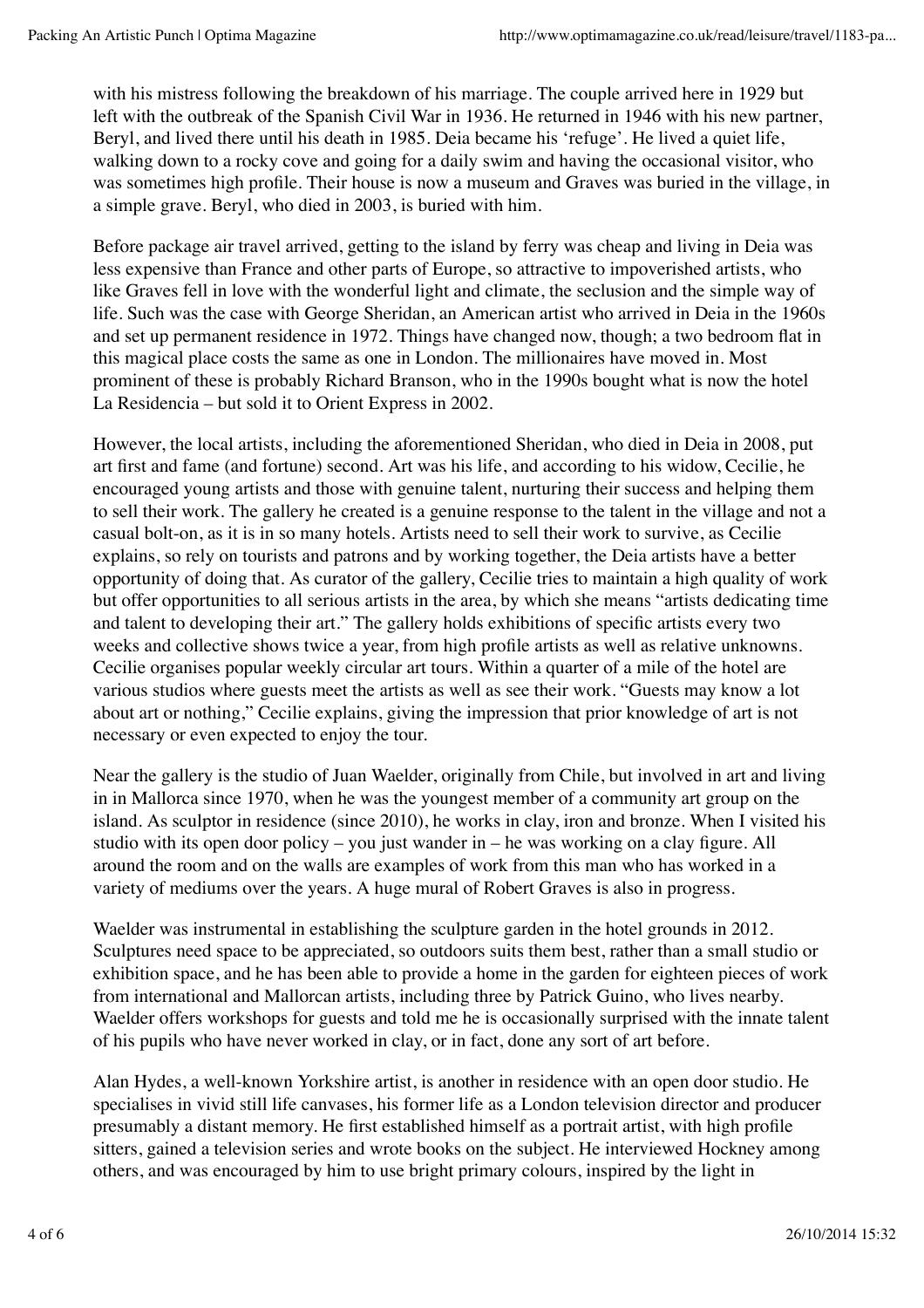Mallorca, as he did in California. In all Hydes' paintings, the subjects appear ready to jump from the canvas. His work is in private collections and art galleries all over the world, and he offers workshops and private lessons in painting.

Joanna Kuhne, a local ceramicist, produces pieces for the hotel as well as giving hour-long demonstations and hands-on workshops to show how ceramics are created. Originally from Chicago, a chance docking in Palma when on a yearlong sailing trip in the 1980s, brought her to Deia, where she has been ever since.

Deia has a lure for artistes of all persuasions and for visitors who would either like to 'have a go' themselves or just potter around and appreciate what other people have done. This little village in Mallorca certainly packs an artistic punch, and like the best of punches, it takes one completely by surprise.

## **Find Your Local**

I'm looking for: Accommodation ÷ In: All Areas ÷ Or Search By Name Search

View Recent Searches

## **WIN WIN WIN**



Win... a three course meal for four people

**Click here to enter now**